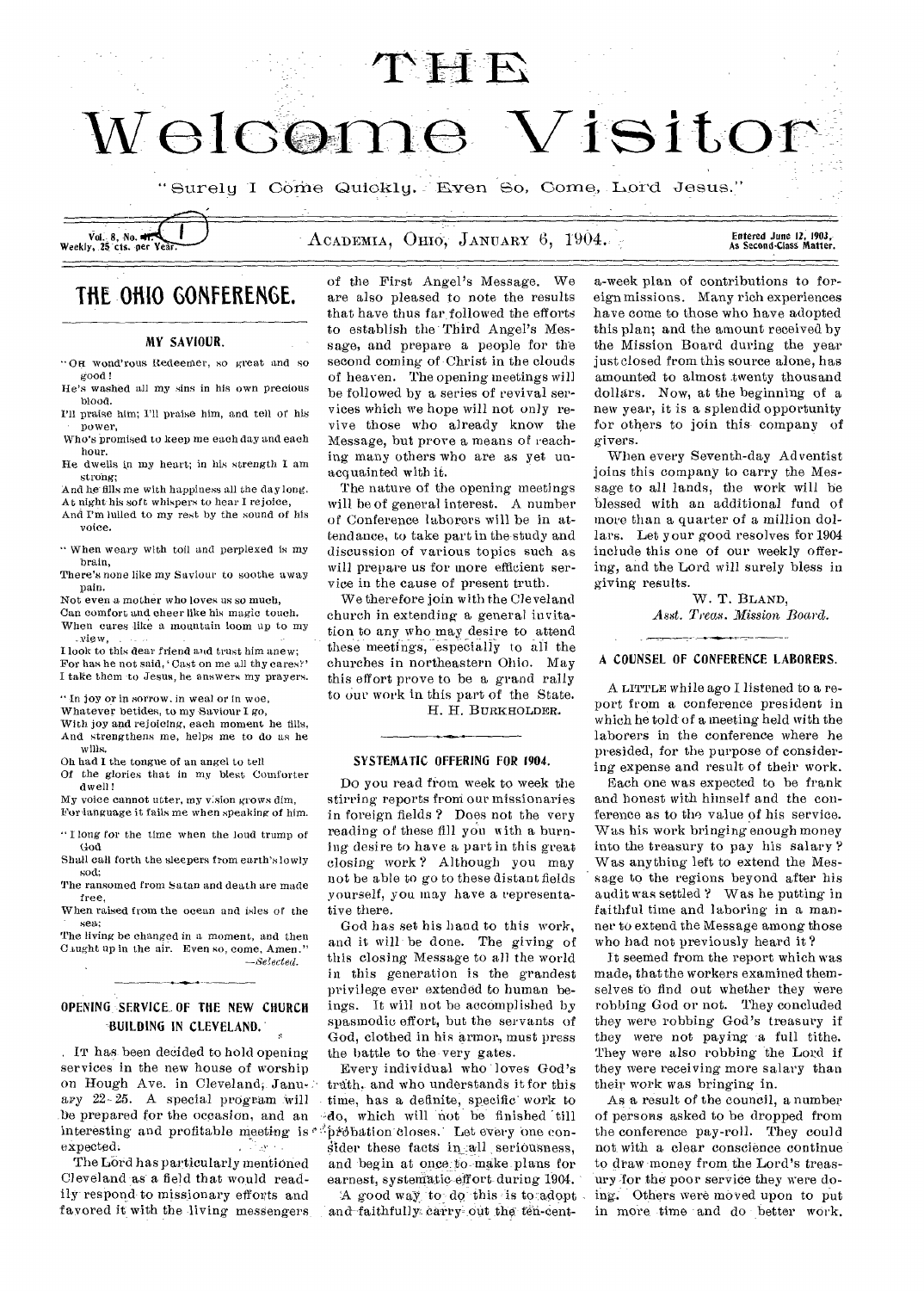They felt they would be robbing God unless they reformed in their ways. According to the report that minister gave of the council, great good came to the cause as a result of the occasion.

Should not every worker in all the conferences, carefully examinehis work before the Lord and settle the questions which were considered at the council reported by that minister ? WM. COVERT.

# OUR WORK AND WORKERS. Wilmington.

I FIND pleasure in reporting a few items of interest in connection with the " Christ Object Lesson " work and week of prayer service. In my previous report it was stated that as a result of holding Bible studies at night two had embraced the truth.

Now I can say that although the light part of the day was employed in canvassing, yet the Bible studies were continued at night; some of the dear brethren and sisters joining the writer in visiting the interested ones, and singing the glorious songs of Zion, and praying God to send conviction of sin, and the truthfulness of the threefold 'Message of restoration, this resulted in two more dear souls taking their stand for the truth of God, making four in all, and they are all heads of households.

This was a source of encouragement for the church, and as we entered the week of prayer service, the solemn conviction settled down upon us that we have reached the very time when we must arise, shake off our past indifference, lift our hearts heavenward, and receive strength to believe and live the Message, or go over entirely to the world and be lost.

The God of Israel visited the Wilmington church, heaven's influence was felt, the Spirit led to open confession as well as private, old time coldness was put away, brotherly and sisterly love came in, fathers confessed to their sons and daughters, resulting in children giving their hearts to Jesus.

The evil of raising hogs was seen, and some declared God had cursed them in their crops for so doing. How can Seventh-day Adventists convince the world it is wrong to eat swine, when they raise them ? Is that the way to let our light shine, and show our love for our neighbor ?

The brethren declared it to be the best meeting yet held at that place. So we shout praise to God for victory in the camp of Israel.

FRED M. FAIRCHILD.

OUR workers deserve your support.

#### Middlefield.

DEAR VISITOR: It was my privilege to spend the week of prayer with the church at Middlefield. Those who were there a year ago during the dedication will be pleased to know that these meetings were similar in character. The Lord came very near. We had the readings in the afternoon and evangelistic service in the evening. The readings seemed so good that we found ourselves wishing there was a set for the following week. A song service was held each evening before the regular meeting which was enjoyed by all.

During these meetings some accepted Christ for the first time, while still others made complete surrender to him. On Sabbath our company enjoyed a real consecration service and the Lord came specially near by his Spirit.

Our meetings ended Sunday evening, and we were loathe to leave these dear brethren and sisters. We believe this church will grow. They are also going to push the work by the aid of the "Family Bible Teacher." Plans are being laid by the young people to do a special work for the young men of the town. May the Lord bless the little company at this place and keep them faithful till Jesus comes.

HENRY DE, FLUITER.

### THE MISSIONARY SPIRIT.

WHEN Cyrus Hamlin, the noted missionary who did such a grand work in Turkey, was ten or eleven years old, his mother gave him seven cents when going to celebrate Muster day. The money was for gingerbread, bans, etc.

"Perhaps, Cyrus," said sh., "you will put a cent or two into the missionary contribution-box at Mrs. Farrar's."

As he trudged along, he began to ask: " Shall 1 put in one cent, or two? I wish she had not said one or two."

He decided on two. Then conscience said: "What! five cents for your stomach and two for the heathen! Five for gingerbread and two for souls!" So he said four for gingerbread and three for souls.

But presently he felt it must be three for gingerbread and four for souls. When he came to the box he dropped in the whole seven, to have no more bother about it.

When he went home, hungry as a bear, he explained to his mother his unreasonable hunger; and, smiling through her tears, she gave him a royal bowl of bread and milk. And he pathetically asks, "What was the meaning of mother's tears*?"—Set.* 

# SUCCESS IN THE "CHRIST'S OBJECT LESSONS " CAMPAIGN.

WATCHMAN, what of the debt on our schools ? For one, I have a great desire to sing the Jubilee Song, a song of victory. When the "Object Lessons" first came out, I bought and sold ten copies at once: but thinking my part done I dropped the matter, Later however, in answer to another call, I went out and sold about two hundred copies. Then I felt sure that my work in that line was done. But now a third time I have gone into the harness, and have delivered forty, and have another delivery after the holidays.

I found it very easy, and requiring but little extra time to sell along.with " Christ's Object Lessons" some of the smaller books. People that bought "Object Lessons," especially if they had children, would also take " Gospel Primer," or " Best Stories " also. One lady took four " Gospel Primers" for Christmas presents, making thirty of these delivered in all. Also I delivered five of "Glorious Appearing," two of "Coming King," four "Best Stories" besides the "Object Lessons," and did not lose an order. I stopped wherever the Lord impressed me to and sold some " Christ's Object Lessons" for cash, even to ministers.

I would like to tell some of my good experiences, but space will not allow. Suffice it to say that the blessings were far above my expectations. I expected at least some trouble in delivering, but had not one bit. The angel of the Lord helped me to get along fast even though it was cold and stormy. During my first day out delivering I had prayers with three different families, and the heavenly joy that flooded my soul, none but those who have had a like experience can know.

But these experiences await others who will take up the "Object Lesson" work as the Lord intended it should be in the beginning; and had all done their part and none shirked their duty, it might now have all been done. The article "Procrastination" in the VISITOR of December 23, is right to the point. Read it again, and then ask the Lord to help us out of the rut. I cannot believe that the Lord is pleased to have a few carry all the work. What do you say, brethren? let's right at it and sell this book, each his full share and be done with it. The lesson of Judges 5:23 stirs my soul, and for one, I don't want that curse to fall on me. Let us in this matter come up to the help of the Lord, and be permitted to rejoice in a work well done. As ever, yours in the work, G. P. GAEDE.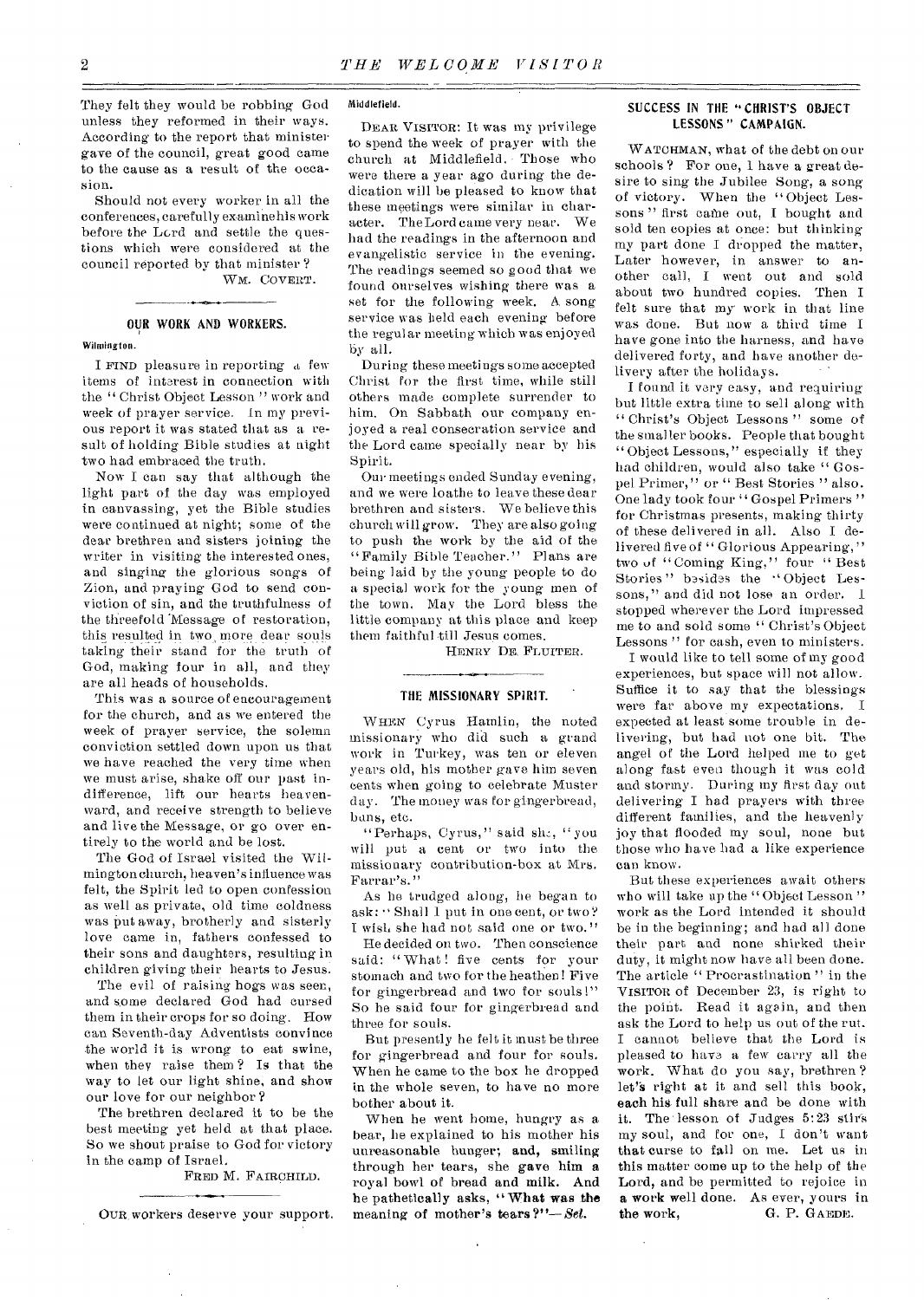# EDUGATIONAL.

# ۰,

"Study to show thyself approved unto God." 54

# GLIMPSES OF STUDENT LIFE. No. II.

## Beginning the Sabbath.

OUR Friday evening prayer and social meeting is a source of strength to all who attend, for there God meets with us to give a Sabbath blessing. There .we hear of the victories of the week, and listen to the testimonies borne by young people whose hearts are in this Message—the Message of a soon coming Saviour.

In this day of wickedness, it is an unusual thing to find young people giving-their hearts to the work of God. During the week, all are busy with their work, but when Sabbath comes all things are quiet and we here seek God for a closer walk, by commencing the Sabbath in praising him for past victories, and consecrating our lives to his work for these last days.

JAMES M. IRVING.

#### The Sabbath-school.

THE Sabbath-school at the Academy is very interesting and instructive. Professor Lawrence is our superintendent, and has a corps of faithful teachers, who do every thing they can to make the time spent there both pleasant and profitable. We are glad that so many young people are inproving this opportunity of becoming better acquainted with God's word. We meet at 8:30 A.M. so as not to conflict with the church Sabbath-school, which meets at 9:30 A. M., and is followed by the regular preaching service. The topic for study last Sabbath was the Third Angel's Message,— a topic that is near and dear to the heart of every Seventh-day Adventist. It was voted by the school that the offering taken should be donated to the Annual Missionary Offering. C. M. ASKEY.

## Young Men's Self-Culture Society.

THE one ambition and aim of the young men of the Academy is to gain that preparation which will enable them to do efficient work in God's great harvest field. After leaving this place many of us will undoubtedly be called upon to stand before the public in defense of our faith; and as many of us are very timid and feel reluctant to speak of the truth in the presence of strangers, one great aiin of this society is to overcome that fear of man, which we all experience to a greater or less degree.

The Society meets each Sabbath afternoon at three o'clock in room three of the Academy. In the past each speaker has been allowed to choose his own subject, but it has been decided that in the future each speaker will be given a subject on some of our doctrinal themes; thus we will become better fitted to give to him that asketh a reason for the hope that is in us.

The society has proved a great blessing to all; for all have been drawn closer to each other and to God by having taken an active part in the meetings. CARL WEAKS.

### Sunday Evening Meeting.

ON Nov. 22, 1903, six girls met in the drawing room to form an Anti-Slang Club. Our text is found in Zeph. 3: 9, " Then will I turn to the people a pure language." We know that every word we utter wings its way to the throne of God, and we mean by the help of God to drop all demoralizing expressions. On November 29, four more were were added to our number, so that now our society consists of ten members, all of whom want to become noble, refined women, women the world over can look to as examples; for this is the Lord's purpose for us.

The world wants women, pure women, Free from the taint of sin: Women whose lives are clean without,— And whose hearts are pure within.

Realizing that " the king's daughter is all glorious within," king's daughters we mean to be.

LOUISE SCHWARZ.

#### Young Ladies' Self-Culture Society.

ON Sabbath afternoons a number of the young ladies meet in room five and hold a meeting. This society is called "The Young Ladies' Self-Culture Society." The name itself suggests the character and purpose of the society. There are at present about thirty members.

Each Sabbath when the roll is called, those present respond to their names with verses of Scripture. Each member is expected to take an active part in the exercises at some time, and thus by contributing receive benefit and experienee in imparting to others. Many of us find this experience a little difficult, for we all are but beginners.

Our turn comes according to the first letter of our names. Our subjects are given to us and are always of a religious nature. While we endeavor to make our meetings interesting, our chief aim is to make them instructive, to the end that the members may receive a preparation for a more extensive work in the Lord's harvest field.

As we meet together from Sabbath to Sabbath we feel the influence of our meeting increasing, and feel assured that our co-operation is being rewarded by blessings of knowledge and of spiritual strength.

GLENNA SHROCK.

#### KNOWLEDGE VERSUS MEMORY.

"BE a whole man in one thing at a time" would be a good motto for those who desire to be strong in anything.

Many men leave schools and colleges with a great deal of unassimilated knowledge packed away in their heads, but comparatively few have learned how to think with power and precision.

Many students are lacking in the faculty of concentration. The secret of achievement is the power to focus the thought. A man must be able to marshal his intellectual forces as Napoleon did his army, and to bring their united strength to accomplish whatever he is doing. A wandering mind will never accomplish anything.

The great trouble with our present educational system is that most schools and colleges encourage memorizing. This is a fundamental error, for the memory is not a real power. It is merely a reservoir to which the executive faculties go for material. Some of the men who have been endowed with the most phenomenal memories have never attained anything beyond mediocrity. They could recite hundreds of pages of the Bible or the Koran, and repeat whole plays, perhaps, of Shakespeare, but they were wholly lacking in executive ability.

There is no doubt that many naturally strong minds have been ruined by *being* overfed in school or college, and crammed with unrelated and undigested facts. It is not the overfull mind that utilizes its material, but the one that has made thoroughly practical every scrap of knowledge and every bit of experience that has come to it.

Competitive examinations are responsible for many a weakened mind. They lay too much stress on memory and textbook knowledge, and too little on a real working comprehension of a subject. A boy with a good memory can secure high marks and pass examinations creditably, simply because he remembers the pet questions and theories of his teachers, while one who has spent his time in mastering principles and gaining actual power may not obtain nearly so high rank, or may fail altogether in his examinations.

It is not memory that counts most, but ability to grasp, to hold, to analyze, to compare, and to combine, which gives a solid grip and mastery of principles.— Success.